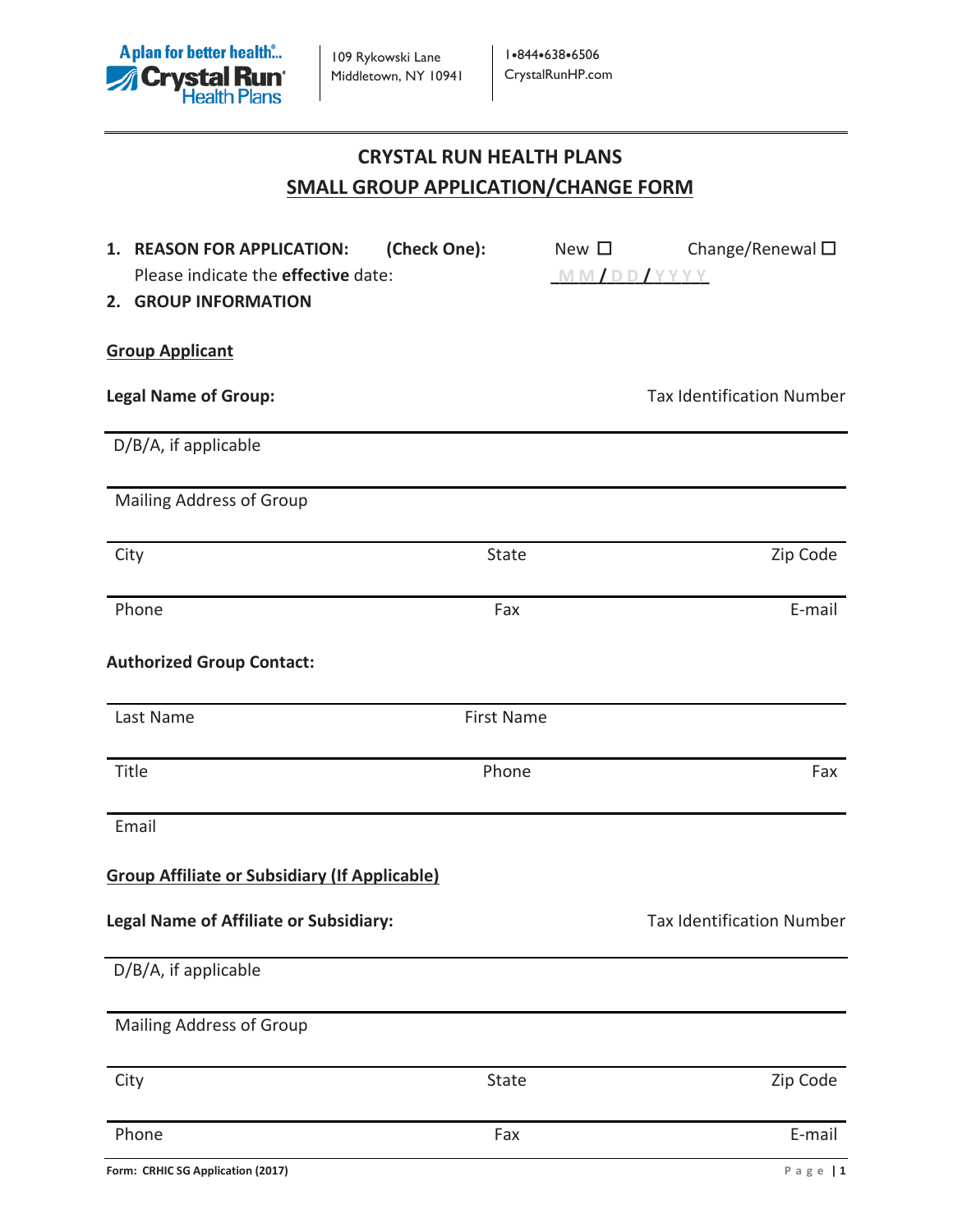

## **Billing Contact Information (If Applicable):**

| Name                   | Title |          |
|------------------------|-------|----------|
| <b>Mailing Address</b> |       |          |
| City                   | State | Zip Code |
| Phone                  | Fax   | E-mail   |

#### **3. GROUP ELIGIBILITY**

**To be eligible for small group coverage, a group must have employees who live, work or reside in a county where we offer coverage and have at least one (1), but not more than one hundred (100), full time equivalent employees.** 

#### **Number of Employees (see worksheet):**

| 1. | Total number full time and full time equivalent employees this group had during the prior                                                                                                                                                             |
|----|-------------------------------------------------------------------------------------------------------------------------------------------------------------------------------------------------------------------------------------------------------|
| 2. | Average number of full time equivalent employees employed by the group during the<br>prior calendar year (Note: this number shall not be used to calculate group size.):                                                                              |
| 3. |                                                                                                                                                                                                                                                       |
| 4. | Total number of eligible employees being offered coverage through this product:                                                                                                                                                                       |
| 5. | If the employer offers retiree coverage, how many eligible retired former employees does                                                                                                                                                              |
| 6. | Total number of employees and former employees enrolling. Enrolling means the total<br>number of eligible employees, COBRA or state continuation enrollees, and retired<br>employees (if applicable) accepting coverage with any CRYSTAL RUN product. |
|    | Of those former employees enrolling, how many are retired?<br>a.<br>Of those former employees enrolling, how many are enrolling through COBRA<br>b.                                                                                                   |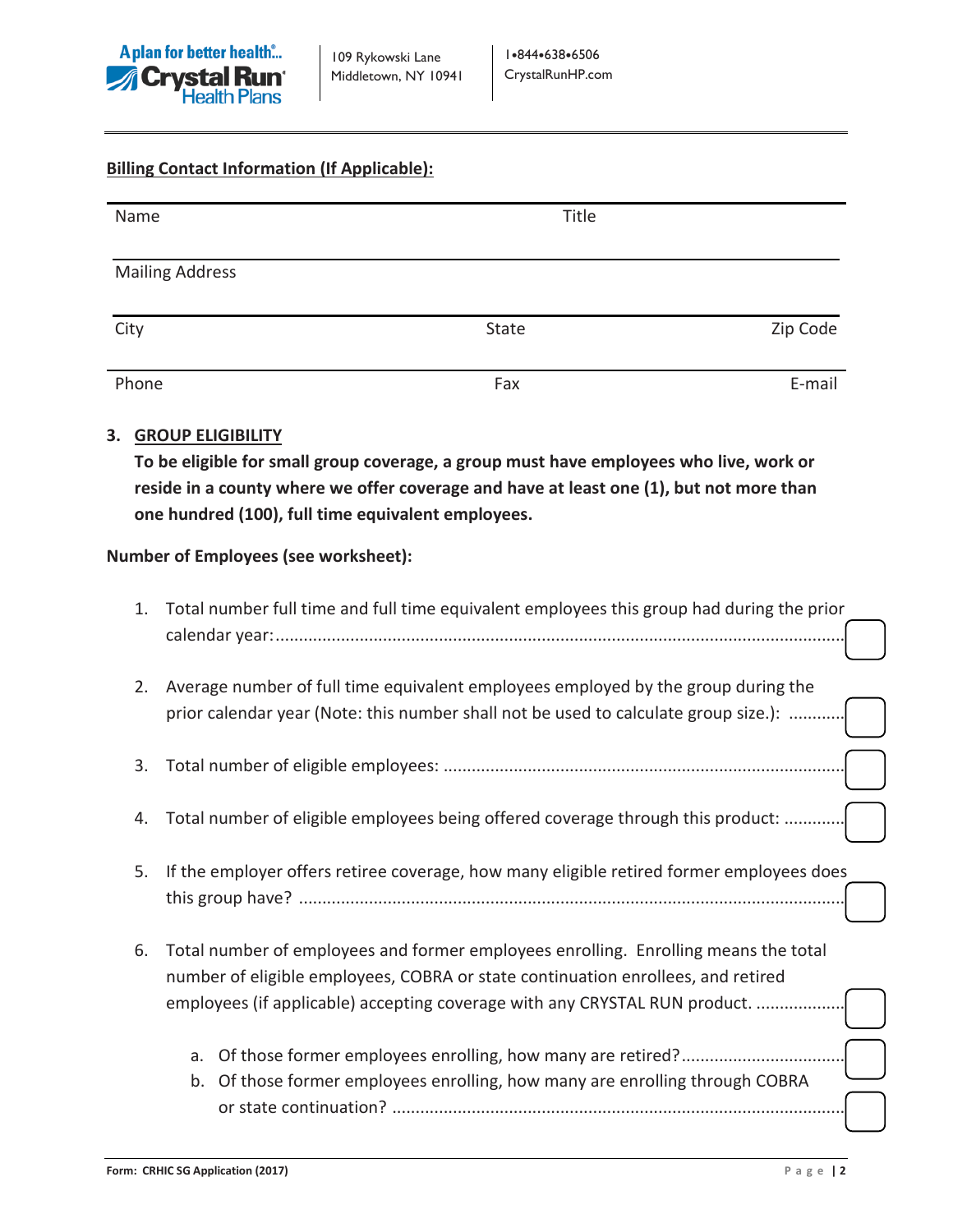

7. Total number of employees waiving coverage for the following reasons:

|    |                                                                                       | a. Spousal            |            |                                                                                                        |
|----|---------------------------------------------------------------------------------------|-----------------------|------------|--------------------------------------------------------------------------------------------------------|
|    |                                                                                       | b. Parental waiver    |            |                                                                                                        |
|    |                                                                                       | c. Medicare           |            |                                                                                                        |
|    |                                                                                       | d. Medicaid           |            |                                                                                                        |
|    |                                                                                       | e. Veteran's coverage |            |                                                                                                        |
|    | f.                                                                                    | All other waivers     |            |                                                                                                        |
|    |                                                                                       |                       |            |                                                                                                        |
| 9. | coverage in a CRYSTAL RUN product?<br>If yes, provide the name of the insurer or HMO. |                       | Yes $\Box$ | Is the Employer offering other group or HMO coverage to employees who are eligible for<br>No $\square$ |

10. Is the group subject to COBRA (20 or more total employees during at least 50% of the working days in the previous calendar year)? Yes □ No □

## **Eligible Employee Classes, Waiting Period, Termination**

| <b>CLASS I</b>                                                                                                                                                                                                                                                             | <b>CLASS II</b>                                                                                                                                            |
|----------------------------------------------------------------------------------------------------------------------------------------------------------------------------------------------------------------------------------------------------------------------------|------------------------------------------------------------------------------------------------------------------------------------------------------------|
| Class Defined: (Choose One)                                                                                                                                                                                                                                                | Class Defined: (Choose One)                                                                                                                                |
| Eligibility:                                                                                                                                                                                                                                                               | Eligibility:                                                                                                                                               |
| Option 1: First day following Waiting Period<br>(not to exceed 90 days):                                                                                                                                                                                                   | Option 1: First day following Waiting Period<br>(not to exceed 90 days):                                                                                   |
| Option 2: First day of the month following<br>Waiting Period (not to exceed 90 days)                                                                                                                                                                                       | Option 2: First day of the month following<br>Waiting Period (not to exceed 90 days)                                                                       |
| Termination: Last day of calendar month:<br>Date of event: and the part of the part of the part of the part of the part of the part of the part of the part of the part of the part of the part of the part of the part of the part of the part of the part of the part of | Termination: Last day of calendar month:<br>Date of event: and the part of the part of the part of the part of the part of the part of the part of the par |
| Waiting Period Waived for Rehires?: Yes $\square$ No $\square$<br>If "yes", waived if rehired within ________ months.                                                                                                                                                      | Waiting Period Waived for Rehires?: Yes $\Box$<br>No $\Box$<br>If "yes", waived if rehired within _______ months.                                          |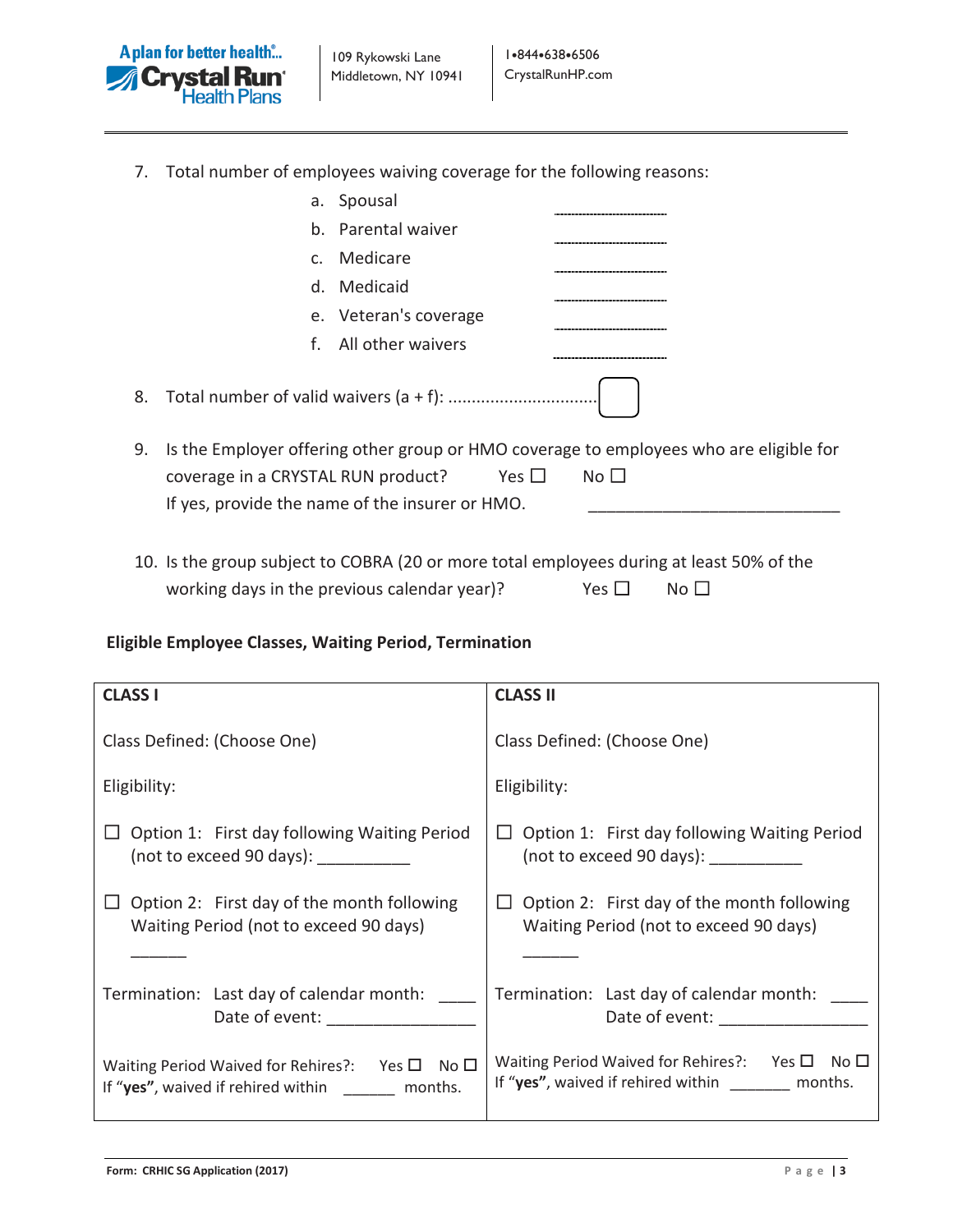

109 Rykowski Lane Middletown, NY 10941

**4. Benefit Plans: [1](#page-3-0)**

|                                                      |                                         | <b>REQUIRED:</b>                                          | ΙI |                      | <b>Domestic Partner: Yes</b> |                                                       |                                                        |                                                                                                                                                      |                              |
|------------------------------------------------------|-----------------------------------------|-----------------------------------------------------------|----|----------------------|------------------------------|-------------------------------------------------------|--------------------------------------------------------|------------------------------------------------------------------------------------------------------------------------------------------------------|------------------------------|
|                                                      | ΙI                                      |                                                           |    | Domestic Partner: No |                              |                                                       |                                                        |                                                                                                                                                      |                              |
| <b>EPO</b><br>Platinum                               | П                                       | Platinum EPO 1                                            |    |                      | <b>PPO 2017</b>              | $\Box$                                                | Platinum PPO 1                                         |                                                                                                                                                      |                              |
| 2017                                                 | □                                       | Platinum EPO 3                                            |    |                      |                              | $\Box$                                                | Gold PPO 3 HDHP<br>Gold PPO UCR                        |                                                                                                                                                      |                              |
| <b>EPO Gold</b><br>2017                              | $\overline{\phantom{a}}$<br>П<br>П<br>П | Gold EPO 1<br>Gold EPO 3<br>Gold EPO 4<br>Gold EPO 5 HDHP |    |                      |                              | $\Box$<br>$\mathsf{L}$<br>П<br>П                      | <b>Gold Standard HMO</b><br><b>Silver Standard HMO</b> | Platinum Standard HMO<br><b>Bronze Standard HMO</b>                                                                                                  |                              |
| <b>EPO Silver</b><br>2017                            | П<br>ΙI<br>□                            | Silver EPO 3<br>Silver EPO 5<br>Silver EPO 6 HDHP         |    |                      | <b>HMO 2017</b>              | $\Box$<br>$\mathsf{L}$<br>$\mathsf{L}$<br>$\Box$<br>П |                                                        | Platinum Non-Standard HMO<br><b>Gold Non-Standard HMO</b><br>Silver Non-Standard HMO<br><b>Bronze Non-Standard HMO</b><br>Gold Non-Standard HDHP HMO |                              |
| <b>EPO Bronze</b><br>2017                            | П                                       | Bronze EPO 3 HDHP                                         |    |                      |                              |                                                       |                                                        |                                                                                                                                                      | Silver Non-Standard HDHP HMO |
| Religious Exemption from Family Planning: Confirmed: |                                         |                                                           |    |                      |                              |                                                       |                                                        |                                                                                                                                                      |                              |

HIOS/QHP (to be completed by CRHIC) +43477NY00

Has the Employer obtained stand-alone dental coverage that provides a pediatric dental essential health benefit through a NYSOH-certified stand-alone dental plan offered outside the NYSOH?  $Yes \Box$  No  $\Box$ 

If the Employer answered "**yes**", please provide the name of the company issuing the standalone dental coverage.

<span id="page-3-0"></span>**Form: CRHIC SG Application (2017) Page | 4** 1 HMO underwritten by Crystal Run Health Plan, LLC. EPO and PPO underwritten by Crystal Run Health Insurance Company, Inc.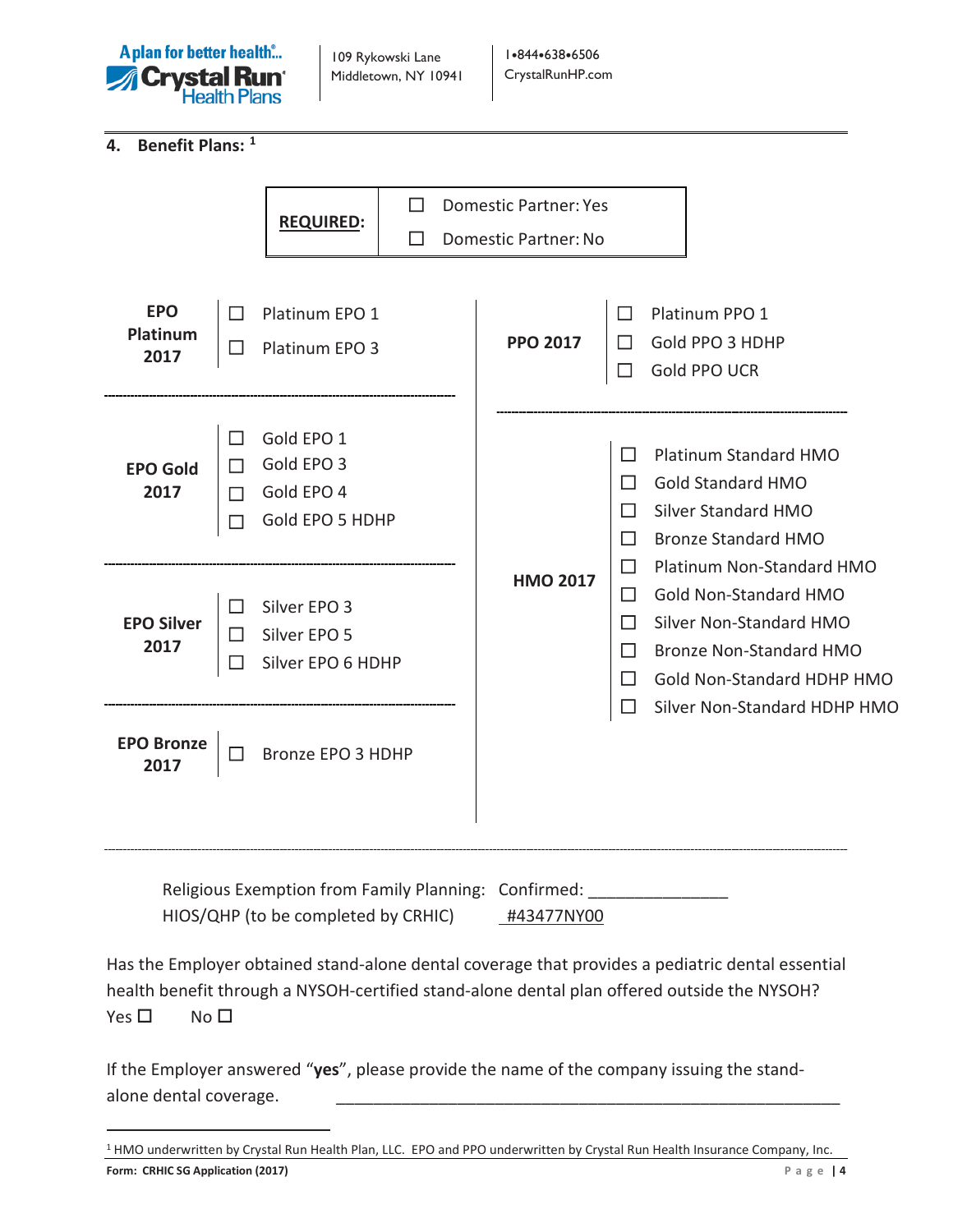

If the Employer answered "**no**", CRHP will provide coverage through an arrangement with Healthplex Insurance Company, Inc. (for HMO enrollees), or Delta Dental Of New York, Inc. (for EPO/PPO enrollees).

#### **5. Agent/Broker Information:**

| Agent or Broker of Record Name | Tax Identification or Social Security Number |          |  |  |
|--------------------------------|----------------------------------------------|----------|--|--|
| <b>Company Name</b>            |                                              |          |  |  |
| City                           | <b>State</b>                                 | Zip Code |  |  |
| Phone                          | Fax                                          | E-mail   |  |  |

#### **Authorization for Broker to Act as Benefit Administrator (If Applicable):**

The undersigned applicant hereby requests CRYSTAL RUN to accept the Broker or General Agent named above as an authorized Benefits Administrator for purposes of processing any enrollment transactions for my company's CRYSTAL RUN policy (including, but not limited to, Member enrollments, Member terminations, Member address changes, group contact changes, group address changes, plan renewal changes, and group contract terminations). This authorization shall be effective immediately and shall (check one only):

Remain in place until it is expressly revoked by me in writing.  $\Box$ 

- or - Remain in place until

Further, I agree that my company **y**վ ից hound by the actions performed by the herein-named Broker or General Agent pursuant to this Consent Form. Additionally, I agree that this authorization does not authorize anyone to receive individually identifiable health information about any Member. I acknowledge that I must notify CRYSTAL RUN in writing to void this agreement in the event of a change in my company's Broker of Record.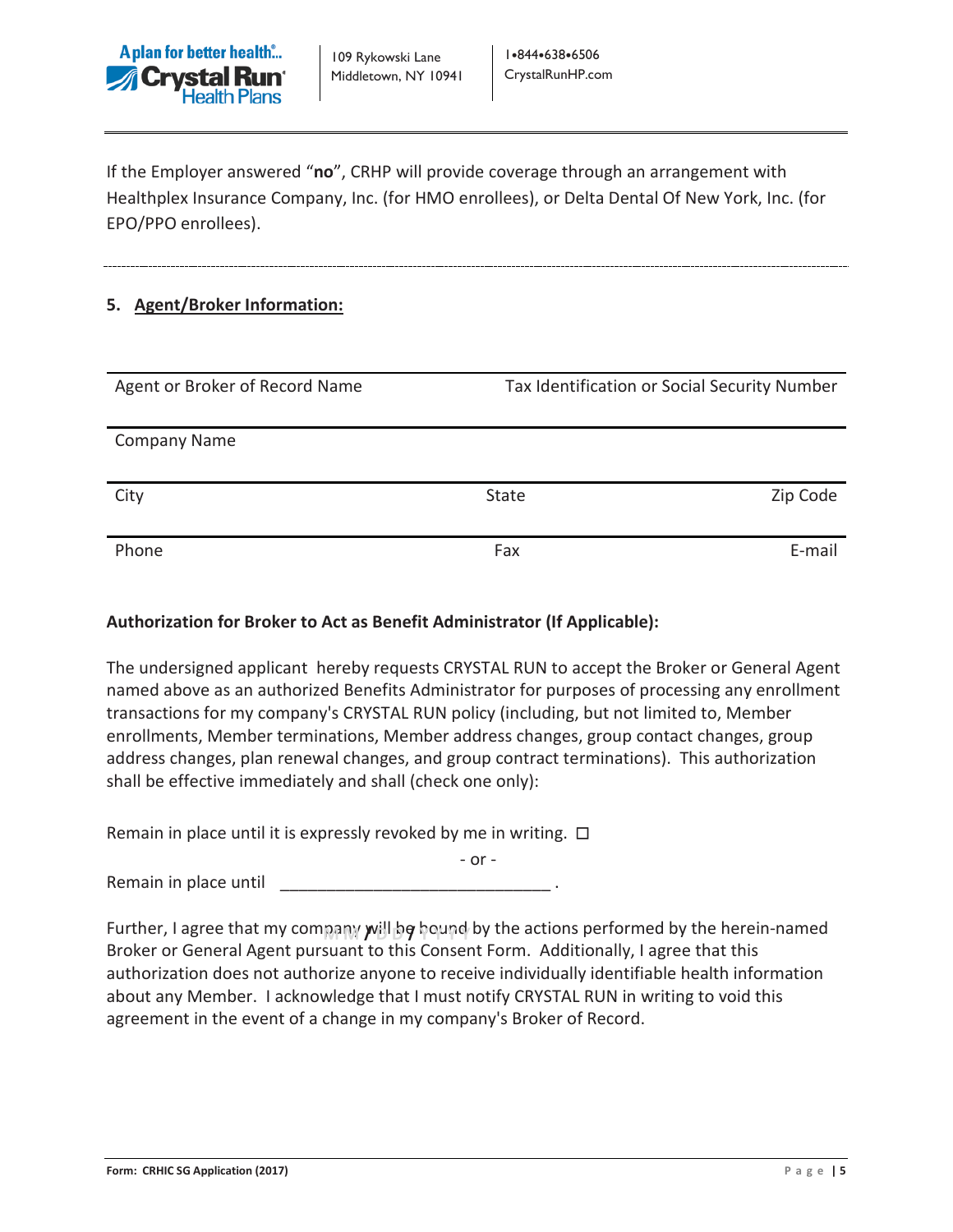

#### **6. Agreement and Signature**

This Application is subject to approval, by CRYSTAL RUN. We reserve the right to modify rates in the event a plan design must be modified as a result of any change, modification or clarification in law. We also retain the right to correct typographical errors or discrepancies prior to the effective date of coverage, and take other actions as permitted by applicable state law.

I, the undersigned, on behalf of the above named company (the "Applicant") am applying for small group health coverage and understand that the information provided will be used to determine eligibility for coverage, premium rates and for other purposes. I confirm that all information gathered herein is accurately represented, complete, and that the Applicant is not aware of any information that was not disclosed.

The Applicant confirms that the group employs no more than 100 full time equivalent employees.

The Applicant understands that, except during an open enrollment period that begins November 15 and extends through December 15 of each year, it must meet minimum participation requirements applicable to EPO and PPO coverage issued by Crystal Run Health Insurance Company, Inc. HMO coverage issued by Crystal Run Health Plan, LLC is not subject to minimum participation requirements.

The Applicant understands that this Application may be chosen for an audit to confirm the information provided. Audits may be conducted before or after enrollment. If documents reviewed or submitted during an audit show that the information provided on an application was false or that the group does not meet underwriting requirements, the group will not be enrolled (audit completed prior to enrollment) or will be terminated (audit completed post enrollment).

The Applicant hereby acknowledges and understands that this application does not constitute any obligation by CRYSTAL RUN to offer coverage and no insurance will be effective unless and until the application is formally accepted, in writing, by CRYSTAL RUN. The Applicant hereby confirms that it will not cancel any current health coverage it may currently have in anticipation that this application will be accepted by CRYSTAL RUN. Final rates will be based on enrollment data as of the Policy effective date. No contract of insurance is to be implied in any way on the basis of completion and/or submission of this Application.

If coverage is formally accepted, the Applicant understands that this application and any subsequent addenda (including, but not limited to, any member application forms and renewal certifications) will become part of the Group Contract.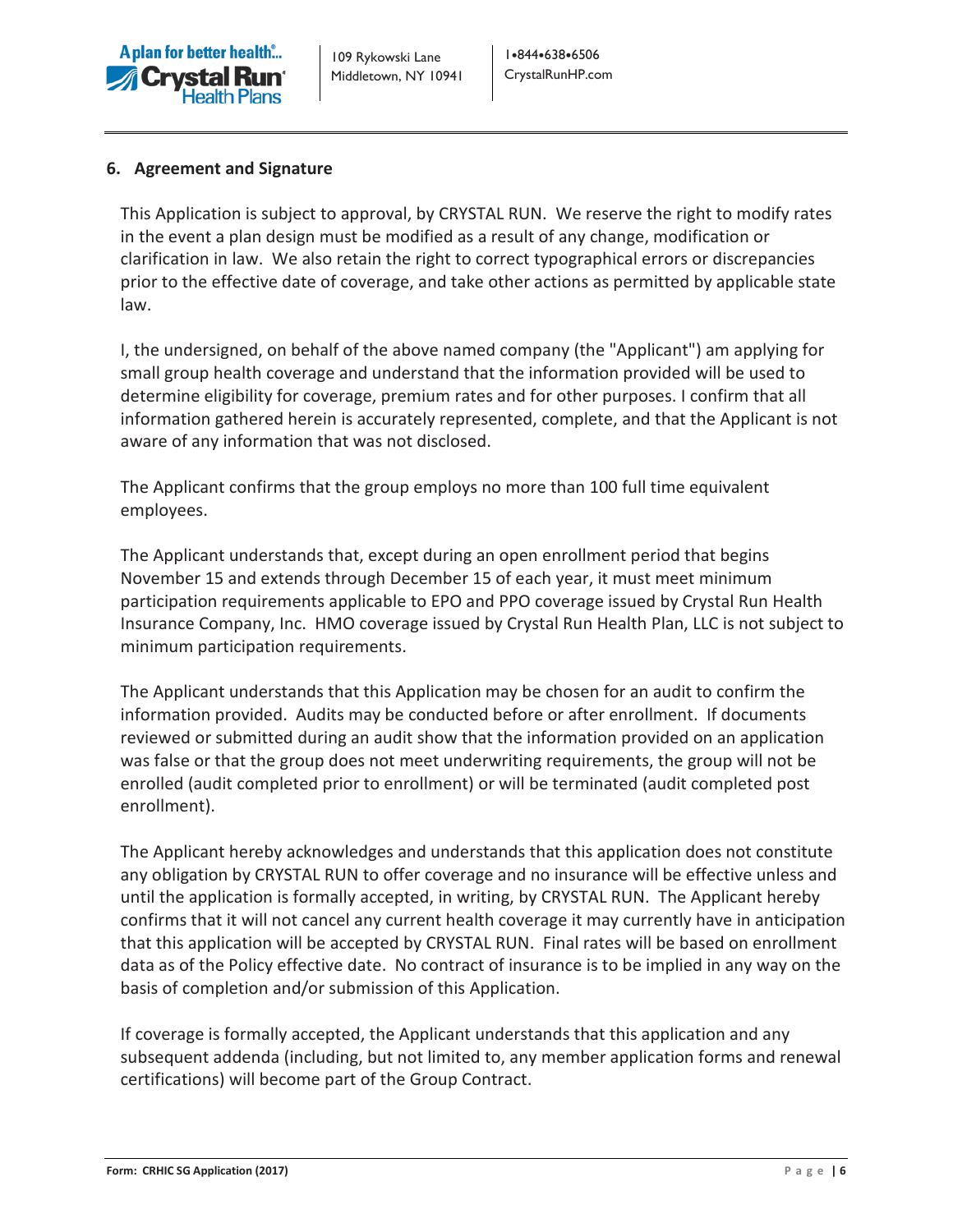

109 Rykowski Lane Middletown, NY 10941 1.844.638.6506 CrystalRunHP.com

Any intentional material misrepresentation within the application or the addenda may subject the group to termination or other action permitted by law. By signing below, the Applicant agrees to be bound by the terms and conditions of the Group Contract. The plan documents (including, but not limited to, the application, policy certificate(s) and riders) will determine the contractual provisions, including procedures, exclusions and limitations relating to the plan, and will govern in the event they conflict with any benefits comparison, summary of coverage or other description of the plan.

The Applicant agrees to offer coverage to all eligible employees and that only those employees or former employees and their spouses or dependents who are eligible for coverage will be enrolled.

By signing below, you are signing the group application on behalf of the group applying for coverage and stating that (1) I am the Applicant or the agent for the Applicant and am authorized to sign this Group.

Application and (2) the Applicant will be legally bound by the terms and conditions of the application, this authorization and the plan documents.

**Any person who knowingly and with intent to defraud any insurance company or other person files an application for insurance or statement of claim containing any materially false information, or conceals for the purpose of misleading, information concerning any fact material thereto, commits a fraudulent insurance act, which is a crime, and shall also be subject to a civil penalty not to exceed \$5,000 dollars and the stated value of the claim for each such violation.**

| $\mathbf{v}$                                   |                                     |
|------------------------------------------------|-------------------------------------|
| Signature of Authorized Company Representative | Title                               |
|                                                |                                     |
| X                                              |                                     |
| Witness                                        | Duly Licensed Resident Agent/Broker |
|                                                |                                     |
| Date:                                          |                                     |
|                                                |                                     |
|                                                |                                     |

Full legal name of firm:

 $\mathbf{v}$